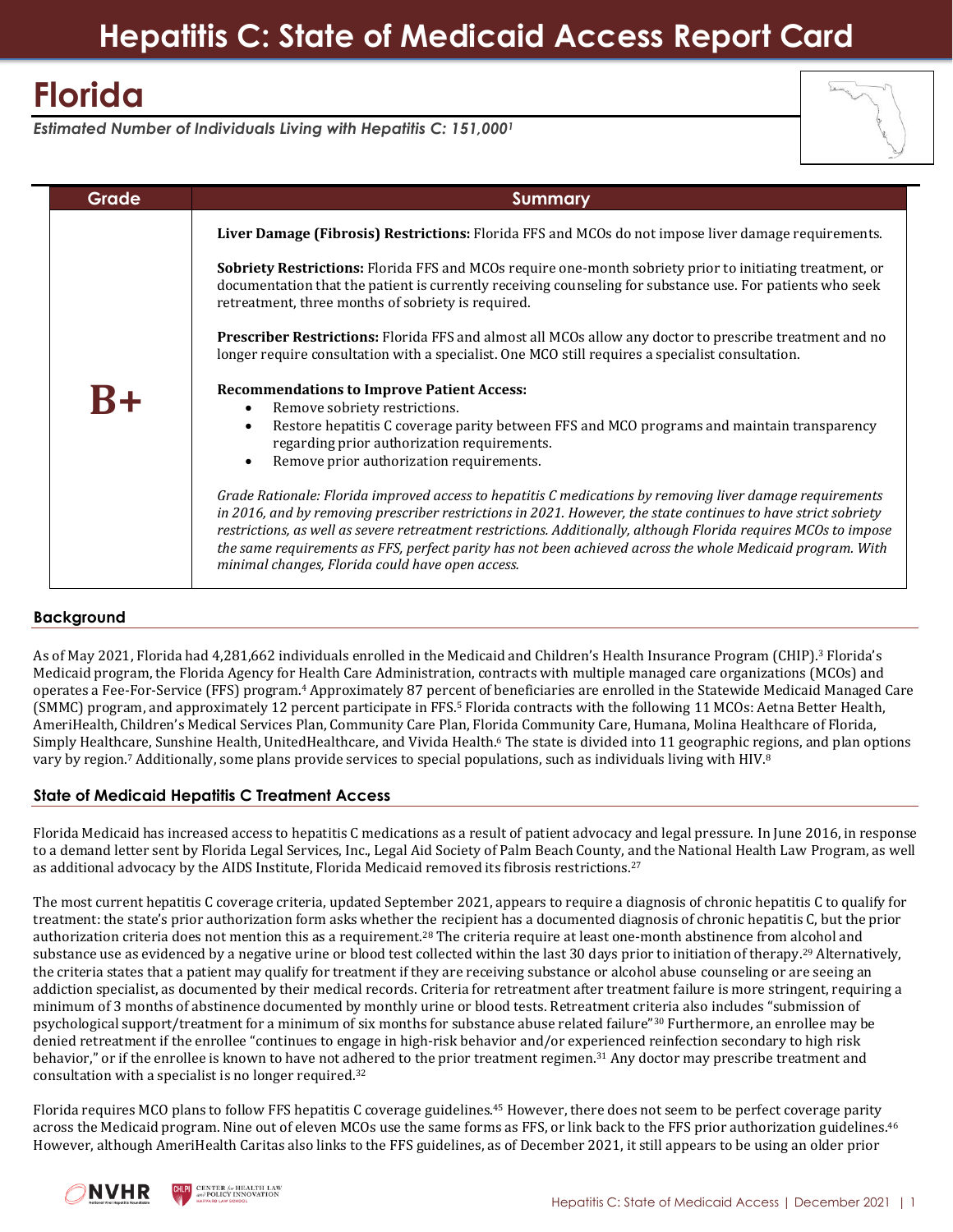authorization form, requiring a specialist prescriber.<sup>47</sup> Sunshine Health appears to have updated its prior authorization form, but not its guidelines, which restricts access for children more strictly than FFS.<sup>48</sup> Additionally, in a publicly available document, Sunshine Health appears to require patients to sign a "Treatment Agreement Form" promising to use two forms of birth control during treatment and for six months after, and to take a monthly pregnancy test during treatment—none of which is reflected in the Sunshine Health prior authorization guidelines, which are identical to the FFS guidelines.<sup>49</sup>

# **Liver Damage (Fibrosis) Restrictions**

Florida FFS and MCOs do not impose liver damage requirements.<sup>52</sup>

## **Sobriety Restrictions**

Florida FFS and MCOs require at least one-month abstinence from alcohol and substance use "confirmed by a negative urine or blood test collected within the last 30 days prior to initiation of therapy."<sup>55</sup> Alternatively, a patient may qualify for treatment if the patient is "receiving alcohol or substance use counseling services or seeing an addiction specialist as an adjunct to hepatitis C treatment."<sup>56</sup> Criteria for retreatment after treatment failure is more stringent, requiring a minimum of 3 months of abstinence documented by monthly urine or blood tests. Retreatment criteria also includes "submission of psychological support/treatment for a minimum of six months for substance abuse related failure." 57

#### **Prescriber Restrictions**

Florida FFS no longer imposes prescriber restrictions, and any doctor can prescribe treatment.<sup>60</sup> MCOs follow the FFS requirements for prescriber restrictions, with the exception of AmeriHealth Caritas, which still requires the prescription to be written by or in consultation with a hepatologist, gastroenterologist, infectious disease specialist, or transplant physician.<sup>61</sup>

#### **Points of Contact for Questions & Concerns about Florida's State of Medicaid Hepatitis C Access**

**Medicaid Program: <sup>64</sup> Tom Wallace, Deputy Secretary for Medicaid, Agency for Health Care Administration, State of Florida** 2727 Mahan Drive, Mail Stop 8, Tallahassee, FL 32308; Telephone: (850) 412-4000; Email Address: thomas.wallace@ahca.myflorida.com

**Pharmaceutical and Therapeutics (P&T) Committee: <sup>65</sup> Vern Hamilton, [Agency for Health Care Administration,](http://www.joesdata.com/c/Florida-Agency-for-Health-Care-Administration-3095563) State of Florida**  2727 Mahan Drive, Tallahassee, FL 32308; Telephone: (407) 245-0862; Email Address[: Vern.Hamilton@ahca.myflorida.com](mailto:Vern.Hamilton@ahca.myflorida.com)

[https://ahca.myflorida.com/Medicaid/statewide\\_mc/index.shtml.](https://ahca.myflorida.com/Medicaid/statewide_mc/index.shtml)

<sup>6</sup> Ibid. Statewide Medicaid Managed Care Program: Plan Contact Information, Agency for Health Care Administration, Last Updated 10/1/2021; See also SMMC Plan Contract Provider Networks, Agency for Health Care Administration, Updated 10/01/21[: https://ahca.myflorida.com/medicaid/statewide\\_mc/pdf/mma/SMMC\\_Provider\\_Plan\\_Contacts\\_External.pdf.](https://ahca.myflorida.com/medicaid/statewide_mc/pdf/mma/SMMC_Provider_Plan_Contacts_External.pdf) 

<sup>55</sup> Ibid. Prior Authorization Criteria, Hepatitis C Direct Acting Antivirals (DAAs), Division of Pharmacy Policy, Agency for Health Care Administration (AHCA), Revised September 17, 2021 (Accessed December 2021).



<sup>1</sup> Florida State Profile, HepVu (Accessed December 2021)[: https://hepvu.org/state/florida.](https://hepvu.org/state/florida/)

<sup>3</sup> Medicaid and CHIP in Florida, By-State, Medicaid.gov (Accessed December 2021)[: https://www.medicaid.gov/medicaid/by-state/stateprofile.html?state=florida.](https://www.medicaid.gov/medicaid/by-state/stateprofile.html?state=florida)

<sup>&</sup>lt;sup>4</sup> Statewide Medicaid Managed Care Program: Plan Contact Information, Agency for Health Care Administration, Last Updated 10/01/2021:<br>https://ahca.myflorida.com/Medicaid/statewide\_mc/pdf/SMMC\_Plan\_Contact\_Information\_Exte

<sup>&</sup>lt;sup>5</sup> Share of Medicaid Population Covered Under Different Delivery Systems, Medicaid Managed Care Market Tracker, Henry J. Kaiser Family Foundation (Accessed December 2021): http://www.kff.org/medicaid/state-<br>indicator/shar

<sup>&</sup>lt;sup>7</sup> Statewide Medicaid Managed Care Plans by Region, Agency for Health Care Administration (Accessed December 2021)[: https://ahca.myflorida.com/Medicaid/statewide\\_mc/pdf/SMMC\\_Region\\_map.pdf;](https://ahca.myflorida.com/Medicaid/statewide_mc/pdf/SMMC_Region_map.pdf) See also<br>Statewide Medicaid Man

<sup>&</sup>lt;sup>8</sup> Specialty Plan Management, Agency for Health Care Administration (Accessed December 2021)[: https://ahca.myflorida.com/Medicaid/Operations/plan\\_management/specialty/index.shtml.](https://ahca.myflorida.com/Medicaid/Operations/plan_management/specialty/index.shtml)<br><sup>27 Pi</sup>lorida Changes Hep Olicy for Medic [policy-for-medicaid-aft;](http://www.washingtontimes.com/news/2016/jun/1/florida-changes-hep-c-drug-policy-for-medicaid-aft/) See also Fla. Health Officials to Correct Criteria on Hepatitis C Treatment, National Health Law Program, June 3, 2016 (Accessed December 2021)[: https://healthlaw.org/news/fla-health-officials-to](https://healthlaw.org/news/fla-health-officials-to-correct-criteria-on-hepatitis-c-treatment/)[correct-criteria-on-hepatitis-c-treatment/.](https://healthlaw.org/news/fla-health-officials-to-correct-criteria-on-hepatitis-c-treatment/)

<sup>28</sup> Prior Authorization Criteria, Hepatitis C Direct Acting Antivirals (DAAs), Division of Pharmacy Policy, Agency for Health Care Administration (AHCA), Revised September 17, 2021 (Accessed December 2021): https://ahca.myflorida.com/medicaid/Prescribed\_Drug/drug\_criteria\_pdf/Hepatitis\_C\_Agents\_Criteria.pdf; See also Florida Medicaid Prior Authorization, Hepatitis C Agents, AHCA (Accessed December 2021):<br>https://ahca.myflorid

<sup>29</sup> Ibid. Prior Authorization Criteria, Hepatitis C Direct Acting Antivirals (DAAs), Division of Pharmacy Policy, Agency for Health Care Administration (AHCA), Revised September 17, 2021 (Accessed December 2021); See also Florida Medicaid Prior Authorization, Hepatitis C Agents, AHCA (Accessed December 2021).<br><sup>30</sup> Ibid. Prior Authorization Criteria, Hepatitis C Direct Acting Antivirals (DAAs), Division of Pharmacy Policy, Agency for Health

<sup>31</sup> Ibid. Prior Authorization Criteria, Hepatitis C Direct Acting Antivirals (DAAs), Division of Pharmacy Policy, Agency for Health Care Administration (AHCA), Revised September 17, 2021 (Accessed December 2021). <sup>32</sup> Ibid. Prior Authorization Criteria, Hepatitis C Direct Acting Antivirals (DAAs), Division of Pharmacy Policy, Agency for Health Care Administration (AHCA), Revised September 17, 2021 (Accessed December 2021); See also

<sup>45</sup> Statewide Medicaid Managed Care (SMMC) Policy Transmittal 16-12, RE: Drug Prior Authorization Criteria Change for Treatment of Hepatitis C, May 27, 2016, Agency for Health Care Administration (AHCA) (Accessed December 2021)[: https://ahca.myflorida.com/medicaid/statewide\\_mc/pdf/plan\\_comm/PT\\_16-12\\_DrugPriorAuthorizationCriteriaChangeForTreatmentOfHepatitisC\\_5-27-....pdf;](https://ahca.myflorida.com/medicaid/statewide_mc/pdf/plan_comm/PT_16-12_DrugPriorAuthorizationCriteriaChangeForTreatmentOfHepatitisC_5-27-....pdf) See also SMMC Contract Interpretation: 16-<br>01, RE: Coverage [Drugs.pdf.](http://ahca.myflorida.com/medicaid/statewide_mc/pdf/plan_comm/CI_16-01_Hep-C-Prescribed-Drugs.pdf)

<sup>46</sup> Aetna Better Health of Florida, Pharmacy Prior Authorization Guidelines (Accessed December 2021): https://www.aetnabetterhealth.com/florida/providers/provider-pharmacy/prior-auth; Aetna Better Health of Florida, Hepatitis C Agents Prior Authorization Form (Accessed December 2021): https://www.aetnabetterhealth.com/florida/assets/pdf/pharmacy/pa-forms/Hepatitis\_C\_Agents\_Request-Form-FL-ua.pdf; Florida<br>Community Care, Pharm WellCare, Pharmacy: Florida Agency for Health Care Administration (AHCA), Pharmacy (Accessed December 2021): https://www.wellcare.com/en/Florida/Providers/Medicaid/Pharmacy; Humana Drug Lists: State Specific Formulary Plans (Accessed December 2021): https://www.humana.com/provider/pharmacy-resources/tools/humana-drug-lists; Molina Healthcare, Drug Formulary: Managed Medical Assistance (MMA) Preferred Drug List (PDL) (Accessed December 2021): http://www.molinahealthcare.com/providers/fl/medicaid/drug/Pages/formulary.aspx; Drug coverage information: Florida Medicaid members, Pharmacy and prescription drugs, Simply Healthcare (Accessed December 2021): https://www.simplyhealthcareplans.com/florida-medicaid/benefits/pharmacy-benefits.html#/pharmacydruginteraction; UnitedHealthcare Community Plan Medicaid Lookup Tools (Accessed December 2021): https://www.uhccommunityplan.com/fl/medicaid/community-plan-mplus-mma/find-a-provider-or-pharmacy#collapse-1783477342; Florida Medicaid Prior Authorization, Hepatitis C Agents, UnitedHealthcare (Accessed December 2021): https://www.uhcprovider.com/content/provider/en/viewer.html?file=%2Fcontent%2Fdam%2Fprovider%2Fdocs%2Fpublic%2Fpriorauth%2Fuhccp-pharmacy-forms%2Fh-l%2FFL-Hepatitus-C-Agents-Prior-Authorization-Form.pdf; Vivida Health, Pharmacy Prior Authorizations (Accessed December 2021)[: https://vividaprod.wpengine.com/pharmacy](https://vividaprod.wpengine.com/pharmacy-prior-authorizations)[prior-authorizations.](https://vividaprod.wpengine.com/pharmacy-prior-authorizations)<br><sup>47</sup> AmeriHealth Caritas Florida, Prior Authorization (Accessed December 2021): https://www.amerihealthcaritasfl.com/provider/resources/prior-authorization.aspx; AmeriHealth Caritas Florida, Hepatitis

Authorization Form (Accessed December 2021), https://www.amerihealthcaritasfl.com/pdf/provider/resources/pharm-prior-auth/hep-c-agents-form.pdf.<br><sup>48</sup> Sunshine Health, Hepatitis C Agents Criteria (accessed December 2021): h

Prior Authorization Form: https://www.sunshinehealth.com/content/dam/centene/prior-auth-forms/fl/FL-Medicaid-Hepatitis-C-Agents-PA-Form.pdf.

<sup>&</sup>lt;sup>49</sup> Sunshine Health, Hepatitis C Treatment Agreement (Accessed December 2021): https://www.sunshinehealth.com/content/dam/centene/Sunshine/pdfs/Hepatitis-C-Treatment-Regimen-Agreement.pdf.<br><sup>52</sup> Ibid. Prior Authorization C